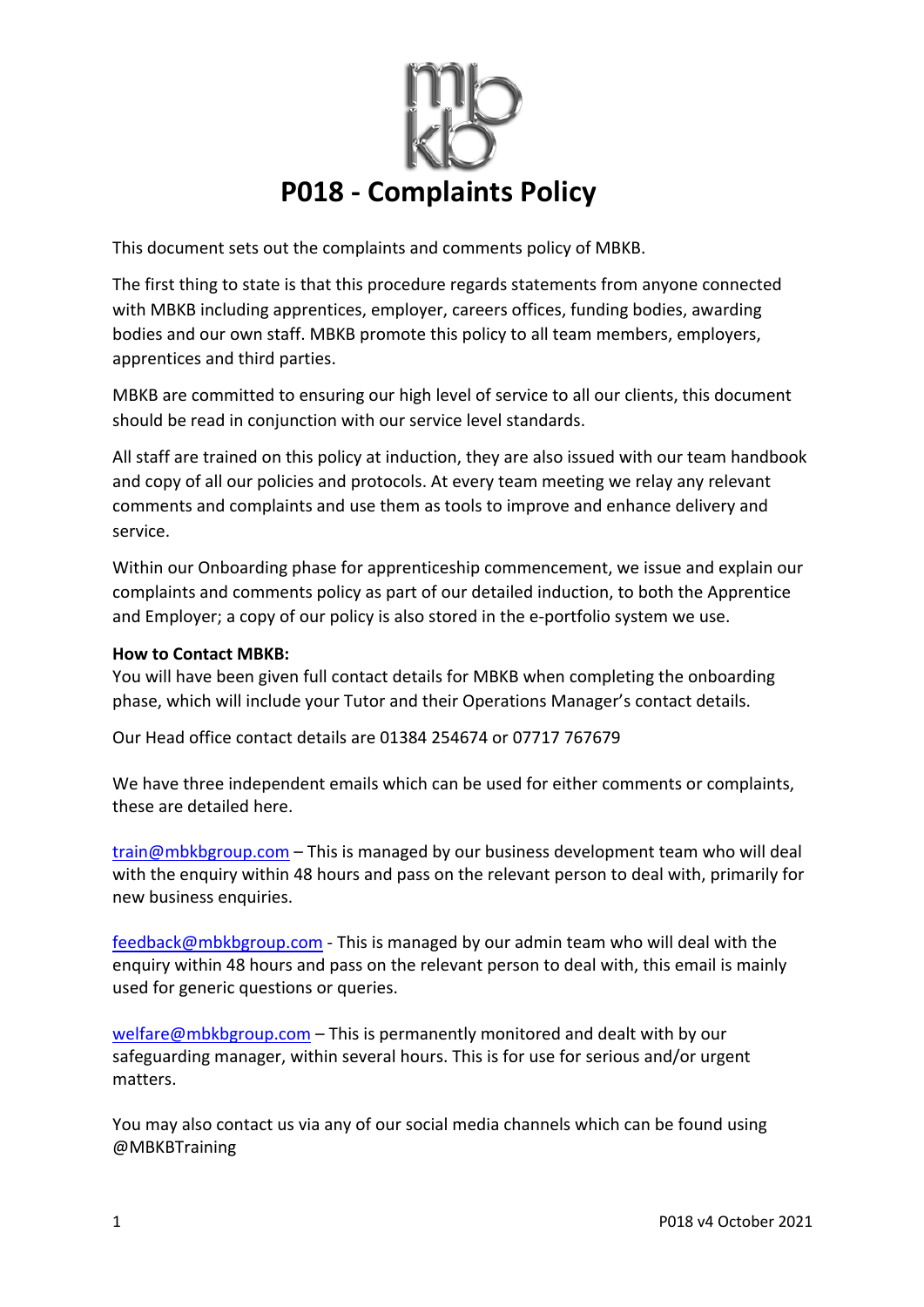

### **What is a Complaint?**

A complaint is a comment made in relation to your programme, service received or any interaction with MBKB or its team members.

We welcome all feedback and would strongly encourage you to use our complaints procedure with any areas of concern you may have pre, during and post programme.

All complaints are treated swiftly, fairly and utilised to drive our quality and performance, no matter how minor you feel it may be, we would like to know so we can fix it.

#### **How to raise a complaint?**

In order to raise a complaint, you can use several methods, as listed here

- 1) Email sent to either your tutor, or their ops manager
- 2) Red rating and comment on Smart Assessor (your online portfolio)
- 3) You may email our Quality Director, Lisa Elcocks lisa@mbkbgroup.com
- 4) Message via any of our Social media channels or website

Please include your full name, contact details and the reason for the complaint.

#### **How is the complaint dealt with?**

Our Quality director (QD) has ultimate responsibility for all complaints, you can rest assured irrespective of which route you utilise to raise a complaint, internally this will be forwarded to our QD.

#### *Stage 1:*

**Step 1** – The QD will acknowledge your complaint within 48 hours and outline a time line for investigation, dependant upon the scale and size of the complaint.

**Step 2-** The QD will instigate a full investigation and invite the complainant to an initial meeting.

**Step 3**- Upon conclusion of the investigation a further meeting with the complainant will take place, where an action plan to resolve the issue raised will be discussed, the action plan with timeline each action to take place and the intended result.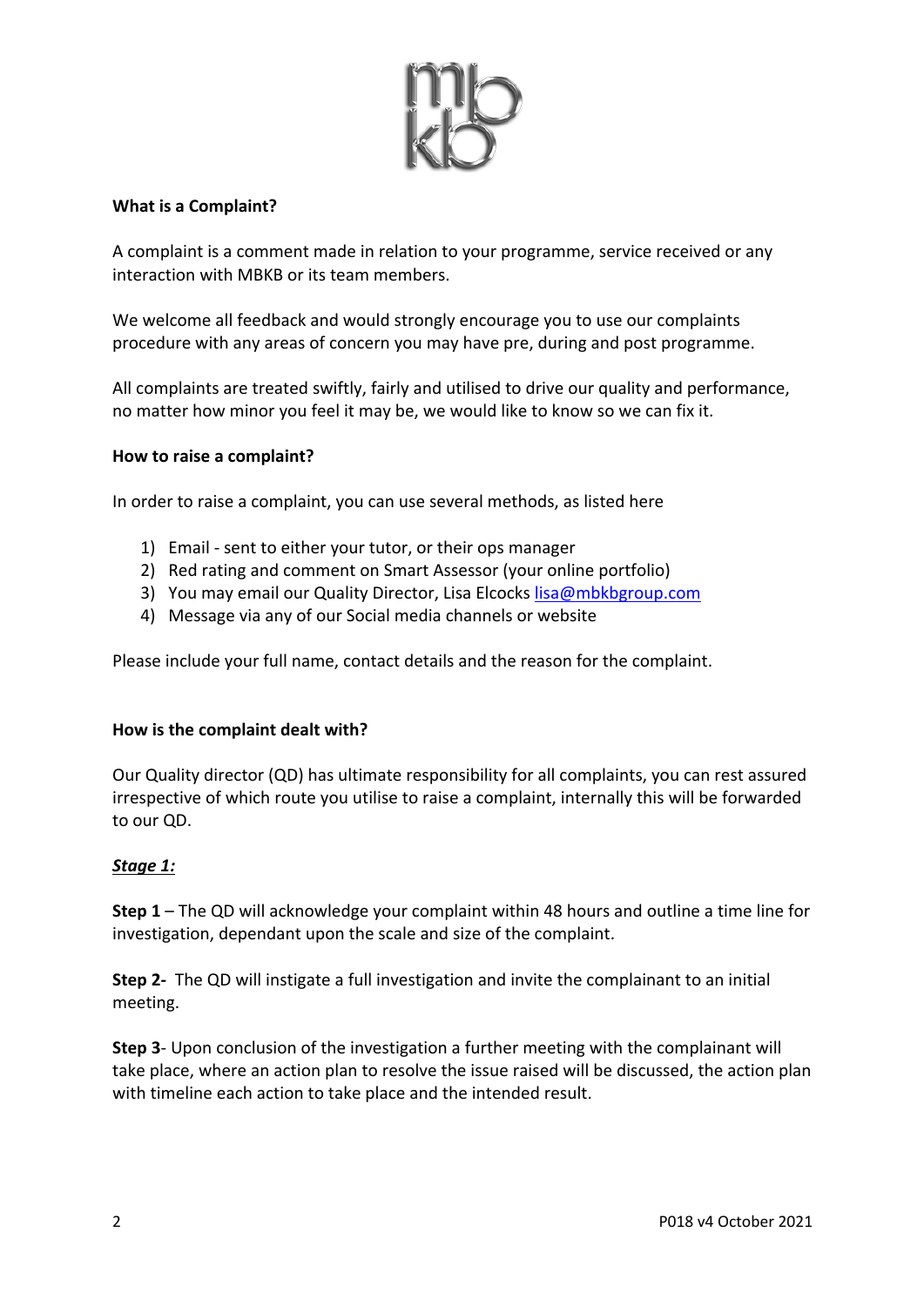

**Step 4** (**Action Plan accepted)** - Action plan is accepted by all parties. MBKB carries out remedial actions and books a further visit for one month post completion of the action plan timeline, to ensure the matter has been effectively resolved.

# **Step 4- (Action Plan not accepted)** – Complaint is escalated to Stage 2.

*All resolved complaints are discussed at Team meetings to ensure we learn from them, they also feed formally into our Self-Assessment and Quality Improvement Plans (Irrespective of which stage/ escalation they reach)*

## *Stage 2:*

If the matter has not been sufficiently resolved at this Stage 1, or if the Action plan is not accepted by the person registering the claim, stage 2 is reached.

**Step 5** – The CEO will acknowledge receipt of a Stage 2 complaint and chair an initial meeting.

**Step 6-** The CEO will review all evidence and minutes of meetings and may carry out additional investigation.

**Step 7**- Upon conclusion of the CEO's review. A Stage 2 Action Plan is created, a further meeting is booked.

**Step 8** (**Stage 2 Action Plan accepted)** - Action plan is accepted by all parties. MBKB carries out remedial actions and books a further visit for one month post completion of the action plan timeline, to ensure the matter has been effectively resolved.

**Step 9 - (Stage 2- Action Plan not accepted)** – Complaint is escalated to Stage 3

## *Stage 3.*

We offer 3 escalation routes, to involve either the ESFA (funding body), EPAO (awarding body), or the MBKB board of governors. Should this stage be necessary we will forward all our investigation and findings to the party you choose and liaise with them to seek an agreed resolution with you.

Should it be necessary to escalate to stage 3 full contact details of the appropriate Board or Governors, EPAO contacts will be issued at that time

Alternatively below we have listed the ESFA contact details, who will accept a complaint by email or post.